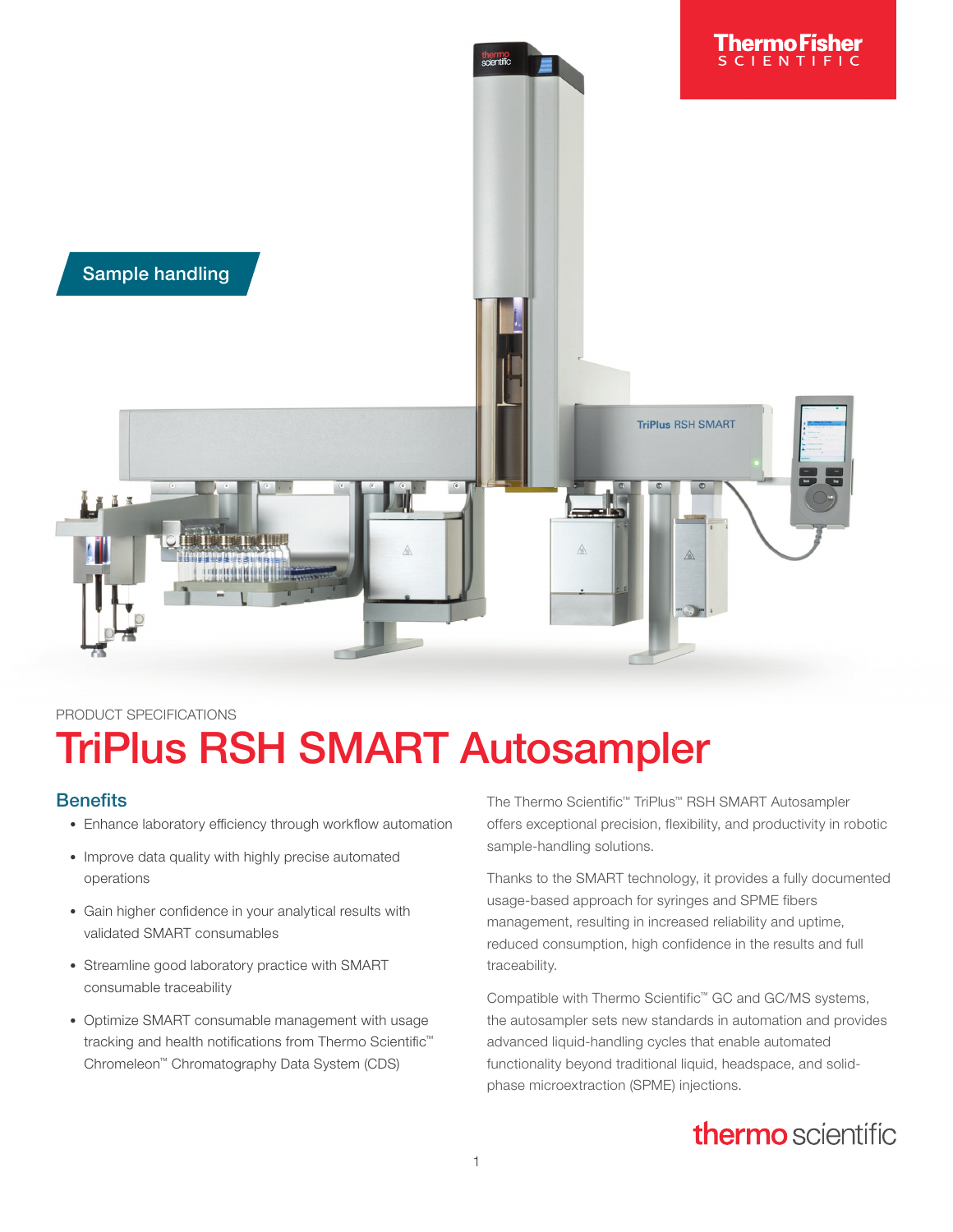### Integrated sample handling

The TriPlus RSH SMART Autosampler expands automated capabilities beyond sample injections, with advanced samplehandling operations. Automating the entire workflow, from sample preparation to injection, increases precision of the results and enables unprecedented flexibility and productivity in GC and GC-MS analyses.

#### Improved data confidence

Thanks to the SMART technology, consumable usage information is stored on the SMART chip of each syringe type or SPME/SPME Arrow fibers and directly accessible from the chromatography data system. This capability takes the worry out of consumables replacement, allowing for scheduled maintenance and optimized life span for consumables, while eliminating the risk of overuse which can compromise analytical results. The combination of TriPlus RSH SMART, SMART consumables and Chromeleon CDS is ideal for laboratories with high or variable sample loads, different methods or multiple operators interacting with the instrument, offering a fully documented usage-based approach for consumable management and operation traceability for GLP compliance.

#### Ultimate productivity

Designed for maximum productivity, the TriPlus RSH SMART accommodates large sample capacities supporting full, unattended 24/7 operation. As an example, a maximum of 972 x 2 mL vials combined with multiple 100 mL wash/waste bottles enable weekend-long unattended operations.

#### Unmatched flexibility

The robotic sample-handling system offers different sampling techniques, such as liquid, headspace and solid-phase microextraction, which can be automated with common samplehandling procedures like dilution, mixing, vortexing, heating/ cooling, and centrifugation, to deliver the precision of high quality results.

Scalable capabilities enable expanded GC and GC-MS application ranges and the best matching of techniques to sample types.

## Seamless operation

Accurate automation of a multitude of traditionally manual tasks is enabled by the Automatic Tool Change capability (ATC). The ATC enables a sequence setup using up to six different syringes, automatically loaded by the autosampler to accurately perform dilutions, standard additions, calibrations, and sample injections. The ability to exchange syringes for different tasks provides accurate and highly precise sample-handling operations in a single, unattended sequence prior to automated sample injection.

#### **Configurations**

The TriPlus RSH SMART Autosampler is available in two models with a different level of automation:

- TriPlus RSH SMART Standard allows switching the injection tool with a quick and easy manual operation, providing a cost-effective solution for multi-purpose GC systems.
- TriPlus RSH SMART Advanced performs the change of the injection tool automatically for unattended sequence with different sampling techniques, and supporting the automation of multi-step sample preparation workflows.

Upgrade kits, tools and accessories are available for both the Standard and Advanced base configurations to extend the sample vial capacity, or to expand the sample handling capability, and transform any configuration into a multi-technique, multipurpose robotic platform.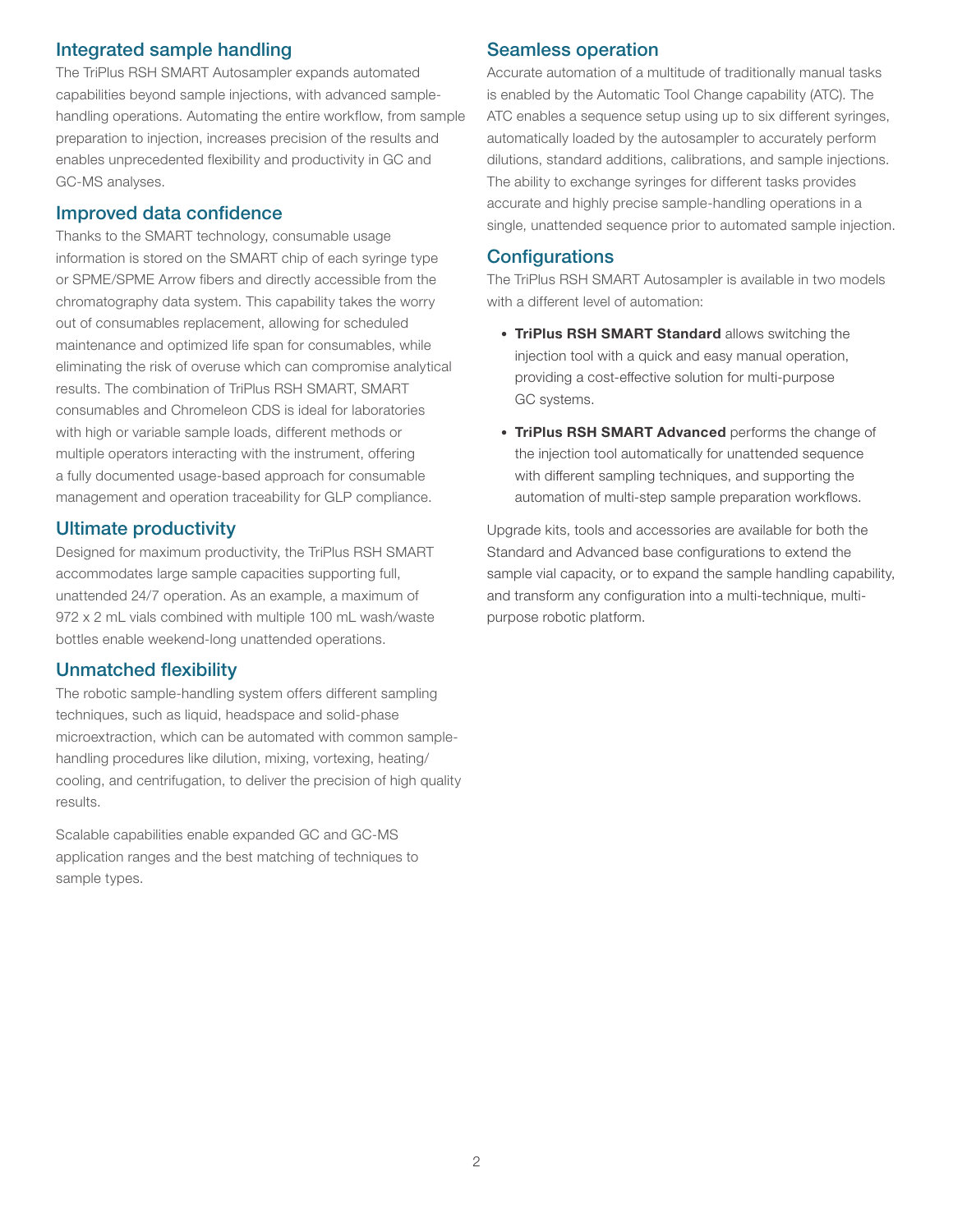| <b>Product Description</b>    |                                                                                                                                                                                                                                                                                                                |
|-------------------------------|----------------------------------------------------------------------------------------------------------------------------------------------------------------------------------------------------------------------------------------------------------------------------------------------------------------|
|                               | XYZ robotic sample-handling apparatus integrating the technology for reading the information stored in a<br>chip on SMART consumables, like consumable ID, operational parameters range, and customizable<br>usage information. Available with two levels of automation:                                       |
|                               | <b>TriPlus RSH SMART Standard</b>                                                                                                                                                                                                                                                                              |
|                               | • Expandable to HS, SPME, SPME Arrow and ITEX-DHS                                                                                                                                                                                                                                                              |
|                               | • Compatible with all the available tools/accessories for sample handling                                                                                                                                                                                                                                      |
|                               | • Features manual replacing of the tools                                                                                                                                                                                                                                                                       |
|                               | • Programmable with the Thermo Scientific Sampling Workflow Editor software                                                                                                                                                                                                                                    |
|                               | <b>TriPlus RSH SMART Advanced</b>                                                                                                                                                                                                                                                                              |
|                               | • Expandable to HS, SPME, SPME Arrow and ITEX-DHS                                                                                                                                                                                                                                                              |
|                               | • Compatible with all the available tools/accessories for sample handling                                                                                                                                                                                                                                      |
|                               | • ATC capability for automatic tool change, allowing different injection techniques executed within the<br>same sample sequence in a fully unattended way                                                                                                                                                      |
|                               | • Up to six different tools can be managed at the same time, using two ATC stations                                                                                                                                                                                                                            |
|                               | • Tool Releasing Station with one parking slot, available as alternative to ATC                                                                                                                                                                                                                                |
|                               | • Using optional accessories and dedicated programmed workflows, the system is also capable of<br>automating the most common sample preparation steps and deliver the highest level of sample-handling<br>flexibility                                                                                          |
|                               | • Programmable with the Thermo Scientific Sampling Workflow Editor software                                                                                                                                                                                                                                    |
| <b>SMART technology</b>       |                                                                                                                                                                                                                                                                                                                |
|                               | • A dedicated control board placed in the Z-head axis allows the reading of the information contained in<br>the SMART chip embedded into SMART consumables (liquid, headspace and ITEX syringes, SPME and<br>SPME Arrow fibers)*                                                                               |
|                               | • The chip contains information on part number, lot number, usage history, usage parameters and<br>operational parameters range. This ensures that the consumable item in use is regularly giving updates<br>to the autosampler. The information stored on the chip can be read and reported by Chromeleon CDS |
| <b>Communication</b>          |                                                                                                                                                                                                                                                                                                                |
|                               | • Two independent LAN ports                                                                                                                                                                                                                                                                                    |
| Local user interface          |                                                                                                                                                                                                                                                                                                                |
|                               | • LED status indicators                                                                                                                                                                                                                                                                                        |
|                               | • Optional control panel with 4 keys, round knob and graphical LCD display                                                                                                                                                                                                                                     |
| <b>Instrument control</b>     | • Local controller for direct access to instrument configuration and movements (optional)                                                                                                                                                                                                                      |
|                               |                                                                                                                                                                                                                                                                                                                |
|                               | • Thermo Scientific chromatography data systems integrated with Virtual Terminal software to completely<br>mimic the local controller                                                                                                                                                                          |
| <b>Teaching functions</b>     |                                                                                                                                                                                                                                                                                                                |
|                               | • Manual without using tools or external devices                                                                                                                                                                                                                                                               |
| <b>Injector compatibility</b> |                                                                                                                                                                                                                                                                                                                |
|                               | • Compatible with on-column (COC), programable temperature vaporizing (PTV), packed (PKD), purged<br>packed (PPKD), split-splitless (SSL) injectors                                                                                                                                                            |

\*The TriPlus RSH SMART is not compatible with syringes or SPME/SPME Arrow fibers without the SMART chip

Features and technical specifications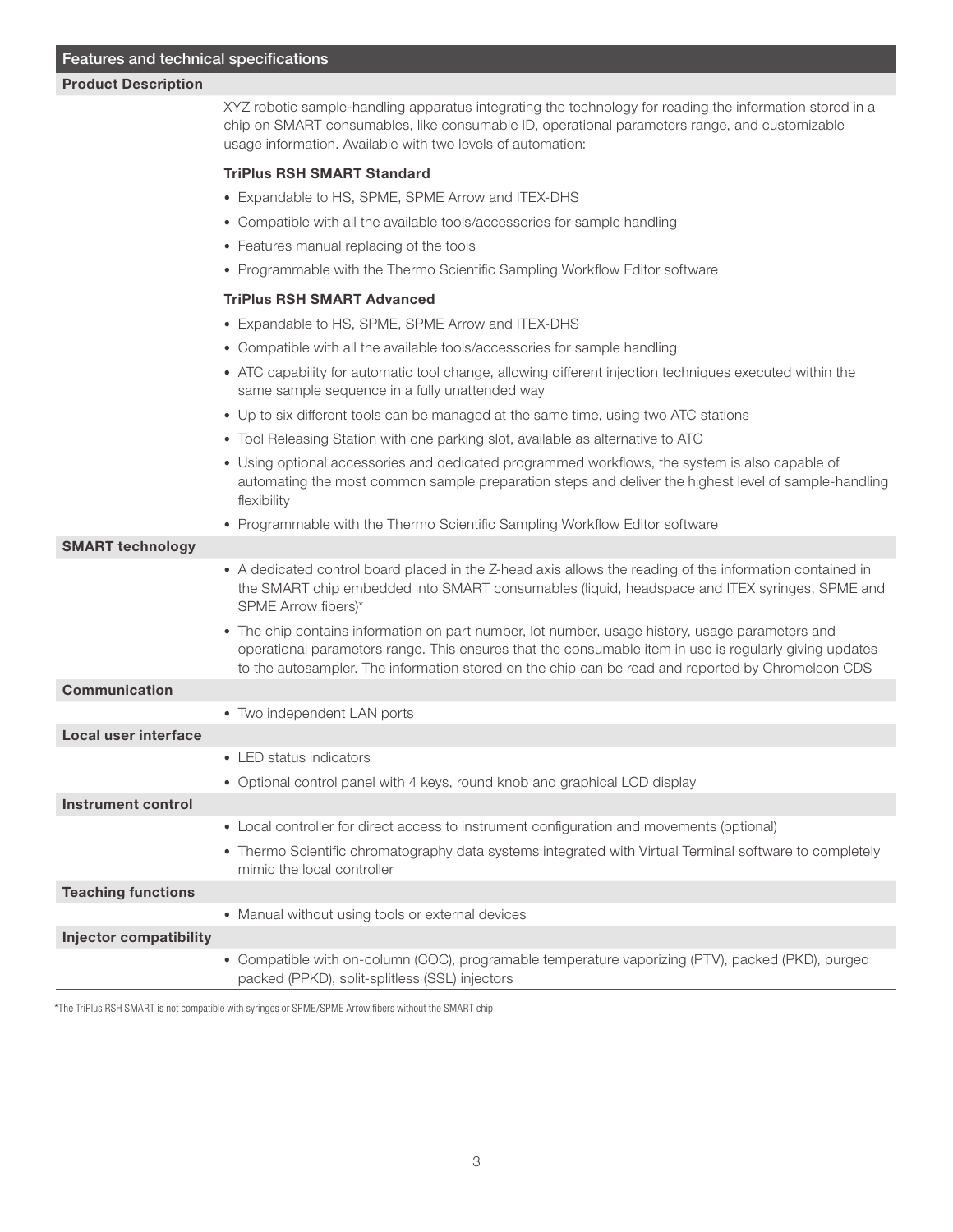| High throughput configuration     |                                                                                                                                                                                                                                                                                                                                                        |
|-----------------------------------|--------------------------------------------------------------------------------------------------------------------------------------------------------------------------------------------------------------------------------------------------------------------------------------------------------------------------------------------------------|
|                                   | • Dual Injector/Dual GC setup with Double Pro and Confirmation modes: single TriPlus RSH SMART<br>executes two parallel injections on the same GC or on two independent GC or GC-MS systems, for<br>liquid, HS or SPME sample injection                                                                                                                |
|                                   | • Clone Mode to serve up to four injectors on two GC or GC-MS systems: it controls the TriPlus RSH<br>SMART as two independent autosamplers with separate methods, using the same or two different<br>software systems (for liquid injection only)                                                                                                     |
|                                   | • Rapid Mode starts the syringe washing cycle during the current GC cooling phase                                                                                                                                                                                                                                                                      |
| <b>Barcode reader</b>             |                                                                                                                                                                                                                                                                                                                                                        |
|                                   | • Two active laser scanners for all standard vials using 1-dimension barcodes in a horizontal orientation                                                                                                                                                                                                                                              |
| <b>Vortexer</b>                   |                                                                                                                                                                                                                                                                                                                                                        |
|                                   | • Intensive sample mixing with an agitation speed up to 2000 rpm. Compatible with 0.5, 0.7, 2, 5, 10, or<br>20 mL vials                                                                                                                                                                                                                                |
| Incubator/agitator                |                                                                                                                                                                                                                                                                                                                                                        |
|                                   | • Capacity $6 \times 20$ mL vials (compatible with 2 mL and 10 mL vials with adapters)                                                                                                                                                                                                                                                                 |
|                                   | • 30-200 °C temperature range                                                                                                                                                                                                                                                                                                                          |
|                                   | • 250-750 rpm agitation speed                                                                                                                                                                                                                                                                                                                          |
| Temperature-controlled vial trays |                                                                                                                                                                                                                                                                                                                                                        |
|                                   | • Heated and cooled trays expand the range of applications from sample injection to sample/standard<br>preparation                                                                                                                                                                                                                                     |
| <b>Dilutor</b>                    |                                                                                                                                                                                                                                                                                                                                                        |
|                                   | • Single- or multi-solvent (up to four) dispensing tool                                                                                                                                                                                                                                                                                                |
|                                   | • Dispensing syringe volume of 0.1, 1 (standard), 5, 10 mL                                                                                                                                                                                                                                                                                             |
|                                   | • Dedicated PrepCycles for in-batch single- or multi-solvent addition, optional pre- and post-washing step,<br>optional mixing step (requires Vortexer module)                                                                                                                                                                                         |
| <b>Centrifuge</b>                 |                                                                                                                                                                                                                                                                                                                                                        |
|                                   | • Centrifuge Combi for 4 x 2 mL or 2 x 10 mL or 2 x 20 mL vials. RCF up to 2000 x g at 4800 rpm                                                                                                                                                                                                                                                        |
|                                   | • Centrifugation of up to 20 mL total volume. Compatible with the following solvents: acetone, acetonitrile,<br>ethyl acetate, methyl tert-butyl, ether, methanol, isopropanol, n-pentane, n-hexane, or cyclohexane<br>• Full control with Chromeleon CDS                                                                                              |
| <b>Flow-Cell</b>                  |                                                                                                                                                                                                                                                                                                                                                        |
|                                   | • Suitable for sampling from liquid or gaseous streams                                                                                                                                                                                                                                                                                                 |
|                                   | • Accommodates up to six flow cells                                                                                                                                                                                                                                                                                                                    |
| <b>Mounting kits</b>              |                                                                                                                                                                                                                                                                                                                                                        |
|                                   | • Thermo Scientific™ TRACE™ 1300 Series GC mounting kit included. Extra legs with different lengths for<br>extended X-rail configurations available                                                                                                                                                                                                    |
|                                   | • Mounting brackets for standalone bench installation available                                                                                                                                                                                                                                                                                        |
|                                   | • Mounting kits for TRACE GC Ultra, FOCUS GC and for major GCs on the market also available                                                                                                                                                                                                                                                            |
| <b>Sampling techniques</b>        |                                                                                                                                                                                                                                                                                                                                                        |
|                                   | • Liquid, Static Headspace, SPME, SPME Arrow, ITEX-DHS                                                                                                                                                                                                                                                                                                 |
| <b>Advanced sample prep</b>       |                                                                                                                                                                                                                                                                                                                                                        |
|                                   | • Dedicated PrepCycles available to perform routine sample handling workflows, with automated tool<br>changes                                                                                                                                                                                                                                          |
|                                   | • Accessories such as Vortexer, Incubator/Agitator or Dilutor, as well as multiple large volume syringes,<br>large solvent station, µSPE option can be used in combination with the ATC to automate routine sample<br>preparation procedures, such as standard dilution, standard addition, sequential dilution, derivatization<br>and sample clean-up |
|                                   | • Automated tool change requires the TriPlus RSH SMART Advanced with ATC station                                                                                                                                                                                                                                                                       |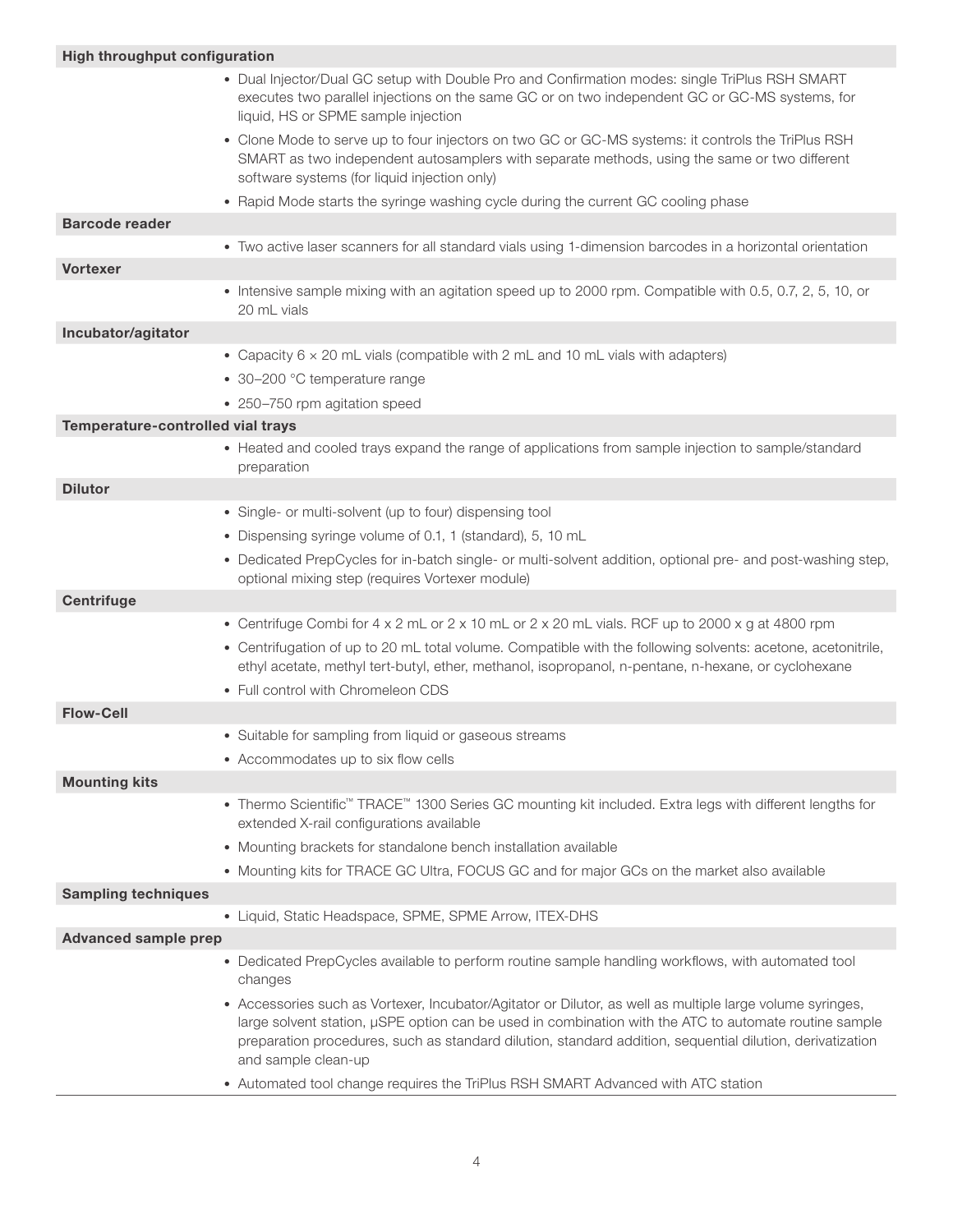• Standalone software application allows the user to easily program custom sample preparation workflows through an intuitive drag-and-drop visual programming interface

| <b>Liquid Sampling</b>                    |                                                                                                                                                                                                                                        |
|-------------------------------------------|----------------------------------------------------------------------------------------------------------------------------------------------------------------------------------------------------------------------------------------|
| <b>Vial volumes</b>                       |                                                                                                                                                                                                                                        |
|                                           | • 300 µL fixed insert vials, 0.5, 0.7, 2, 2.5, 10, and 20 mL vials. 96/384 microtiter or deep well plates with<br>Automatic Foil Cutter to pierce alumina or plastic foils prior to needle penetration                                 |
| <b>Bottom sensing for vials</b>           |                                                                                                                                                                                                                                        |
|                                           | • Capable of liquid injection starting from small-volume samples. Capability to inject from samples as low<br>as 5 µL into a vial. Possibility of performing up to three 1 µL injections from a 5 µL sample, depending on<br>vial type |
| <b>Height from vial bottom</b>            |                                                                                                                                                                                                                                        |
|                                           | • User selectable between 0.1 and 32 mm in 0.1 mm increments                                                                                                                                                                           |
| <b>Injection speed for liquid samples</b> |                                                                                                                                                                                                                                        |
|                                           | • Selectable from 0.1 µL/sec up to 2000 µL/sec and fully programmable                                                                                                                                                                  |
| <b>Sample capacity</b>                    |                                                                                                                                                                                                                                        |
|                                           | Depending on autosampler configuration:                                                                                                                                                                                                |
|                                           | • Up to 4608 well plates or 6912 well plates with extended X-rail                                                                                                                                                                      |
|                                           | • Up to 840 $\times$ 0.5/0.7 mL vials or 1260 $\times$ 0.5/0.7 mL vials with the extended X-rail                                                                                                                                       |
|                                           | • Up to 648 $\times$ 2 mL sample vials or 972 $\times$ 2 mL vials with the extended X-rail                                                                                                                                             |
|                                           | • Up to 240 x 10 mL or 20 mL vials or 360 x 10 mL or 20 mL vials with the extended X-rail                                                                                                                                              |
| <b>Syringes</b>                           |                                                                                                                                                                                                                                        |
|                                           | • Capable of handling liquid volumes in the range $0.1 \mu L - 10 \mu L$                                                                                                                                                               |
|                                           | • Capable of using 0.5 µL, 1.0 µL, 5 µL, 10 µL (standard), 25 µL, 50 µL, 100 µL, 250 µL, 500 µL, 1000 µL,<br>10000 µL syringes for sample injection and/or volume transfer                                                             |
|                                           | • Needle lengths: 57 mm or 85 mm                                                                                                                                                                                                       |
| <b>Syringe cleaning</b>                   |                                                                                                                                                                                                                                        |
|                                           | • Standard wash station for up to 4 different solvents for a total of 40 mL and 1 x 10 mL waste                                                                                                                                        |
|                                           | • Optional large wash station for up to $2 \times 100$ mL solvent bottles and one drain position                                                                                                                                       |
|                                           | • Optional large solvent station for up to 3 x 100 mL solvent bottles                                                                                                                                                                  |
|                                           | • Possibility to install multiple solvent stations to expand solvent and waste volumes                                                                                                                                                 |
| <b>Injection volume</b>                   |                                                                                                                                                                                                                                        |
|                                           | • Range from 0.1 to 10,000 µL in 0.1 µL steps up to 100 µL, and 1 µL steps between 100 µL and 10 mL                                                                                                                                    |
| <b>Liquid injection modes</b>             |                                                                                                                                                                                                                                        |
|                                           | 8 fully customizable, method-specific preset menus available:                                                                                                                                                                          |
|                                           | • Basic enrichment                                                                                                                                                                                                                     |
|                                           | • Enrichment needle solvent wash                                                                                                                                                                                                       |
|                                           | • Internal standard double                                                                                                                                                                                                             |
|                                           | • Internal standard post                                                                                                                                                                                                               |
|                                           | • Needle solvent wash                                                                                                                                                                                                                  |
|                                           | • Solvent flush double                                                                                                                                                                                                                 |
|                                           | • Solvent flush post                                                                                                                                                                                                                   |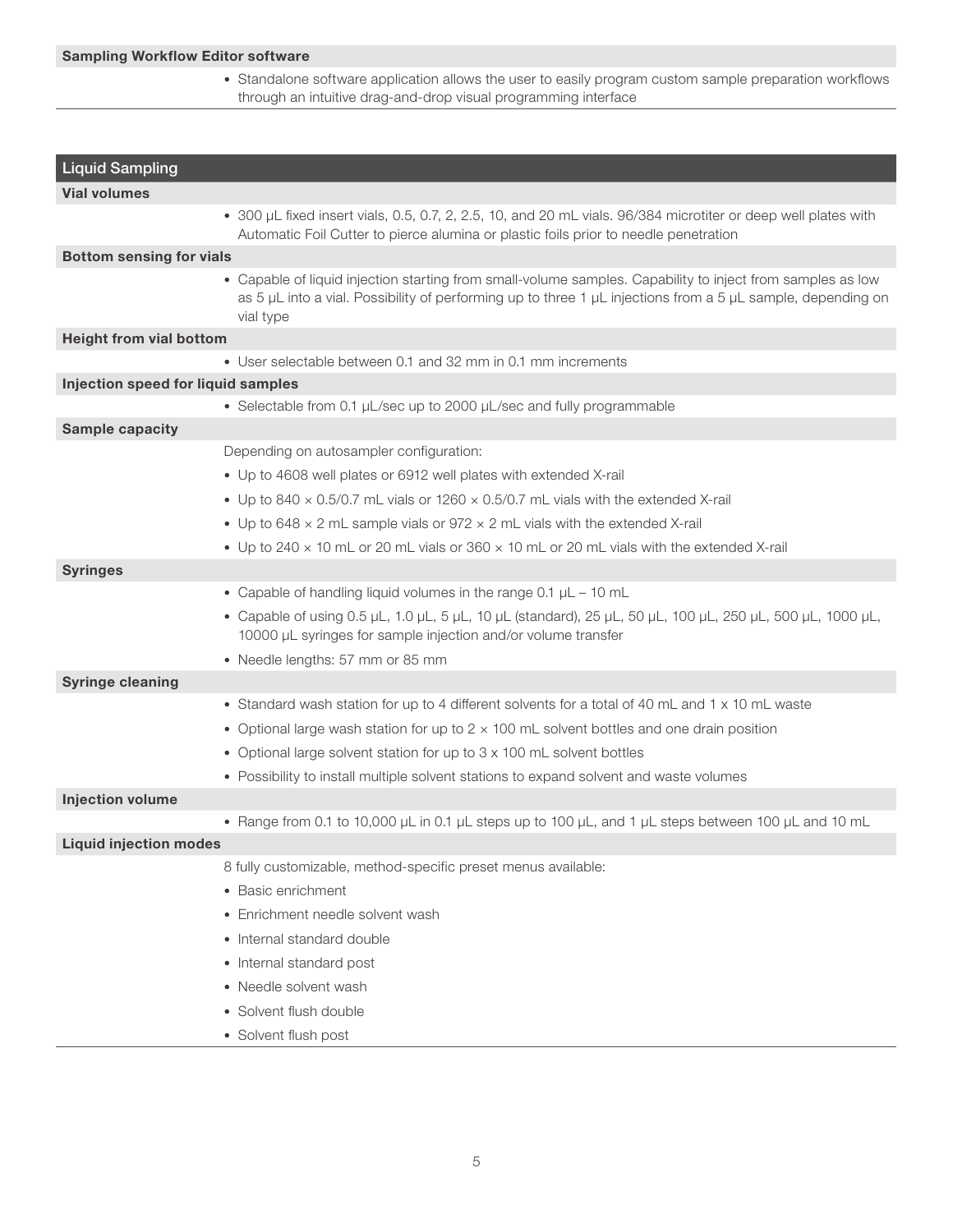- Peltier-controlled drawer for well plates, 300 μL fixed insert vials, 2 and 10 mL vials. Temperature selectable between 4 and 40 °C
- Cooled tray holders for well plates, 300 μL fixed insert vials, 2, 10 and 20 mL vials. Temperature selectable between 4 and 70 °C. Requires external circulator bath
- Large Solvent Station  $-3 \times 100$  mL
- Large Wash Station  $-2 \times 100$  mL and drain
- Fast Syringe Washing module with two solvents  $-2 \times 1000$  mL and one waste position

#### Typical liquid injection repeatability

• RSD <0.3% obtained under standard Thermo Scientific instrument conditions

| <b>Headspace Sampling</b>                  |                                                                                                                                                                 |
|--------------------------------------------|-----------------------------------------------------------------------------------------------------------------------------------------------------------------|
| <b>Vial volumes</b>                        |                                                                                                                                                                 |
|                                            | • Compatible with 2, 10 and 20 mL vials                                                                                                                         |
| <b>Syringe sizes</b>                       |                                                                                                                                                                 |
|                                            | • Gastight 1, 2.5, and 5 mL, standard (max 110 °C) or high-temp (max 150 °C)                                                                                    |
| <b>Needle length</b>                       |                                                                                                                                                                 |
|                                            | • 65 mm, compatible with every injector port                                                                                                                    |
| <b>Sample capacity</b>                     |                                                                                                                                                                 |
|                                            | Depending on autosampler configuration:                                                                                                                         |
|                                            | • Up to 180 x 10 or 20 mL vials or 300 x 10 or 20 mL vials with the extended X-rail                                                                             |
| Injection volume range                     |                                                                                                                                                                 |
|                                            | • 0.1 to 5 mL in 0.1 mL steps, depending on syringe                                                                                                             |
| <b>Injection speed</b>                     |                                                                                                                                                                 |
|                                            | • 1 to 100 mL/min, in 1 mL/min increments                                                                                                                       |
| <b>Syringe temperature</b>                 |                                                                                                                                                                 |
|                                            | • OFF or 40 $^{\circ}$ C to 150 $^{\circ}$ C in 1 $^{\circ}$ C steps                                                                                            |
| <b>Incubation oven</b>                     |                                                                                                                                                                 |
|                                            | • Capacity $6 \times 20$ mL vials (compatible with 2 and 10 mL vials with adapters)                                                                             |
|                                            | • 30-200 °C temperature range, in 1 °C steps                                                                                                                    |
|                                            | • 250-750 rpm agitation speed                                                                                                                                   |
| <b>Incubation time</b>                     |                                                                                                                                                                 |
|                                            | • 0.1 to 600.0 min in 0.1 min increments                                                                                                                        |
| <b>Syringe flush capability</b>            |                                                                                                                                                                 |
|                                            | • With inert gas                                                                                                                                                |
| <b>Multiple Headspace Extraction (MHE)</b> |                                                                                                                                                                 |
|                                            | • Yes (optional accessory)                                                                                                                                      |
| <b>Enrichment sampling</b>                 |                                                                                                                                                                 |
|                                            | • Yes, with optional kit for cold trap                                                                                                                          |
| <b>Optional tools</b>                      |                                                                                                                                                                 |
|                                            | • Peltier-cooled tray holder for 300 µL fixed insert vials, 2 and 10 mL vials; temperature selectable<br>between 4 °C and 40 °C                                 |
|                                            | • Cooled tray holders for 300 µL fixed insert vials, 2, 10 and 20 mL vials; requires external circulator bath;<br>temperature selectable between 4 °C and 70 °C |
| Typical headspace injection repeatability  |                                                                                                                                                                 |
|                                            | • RSD <0.7% under Thermo Scientific standard conditions                                                                                                         |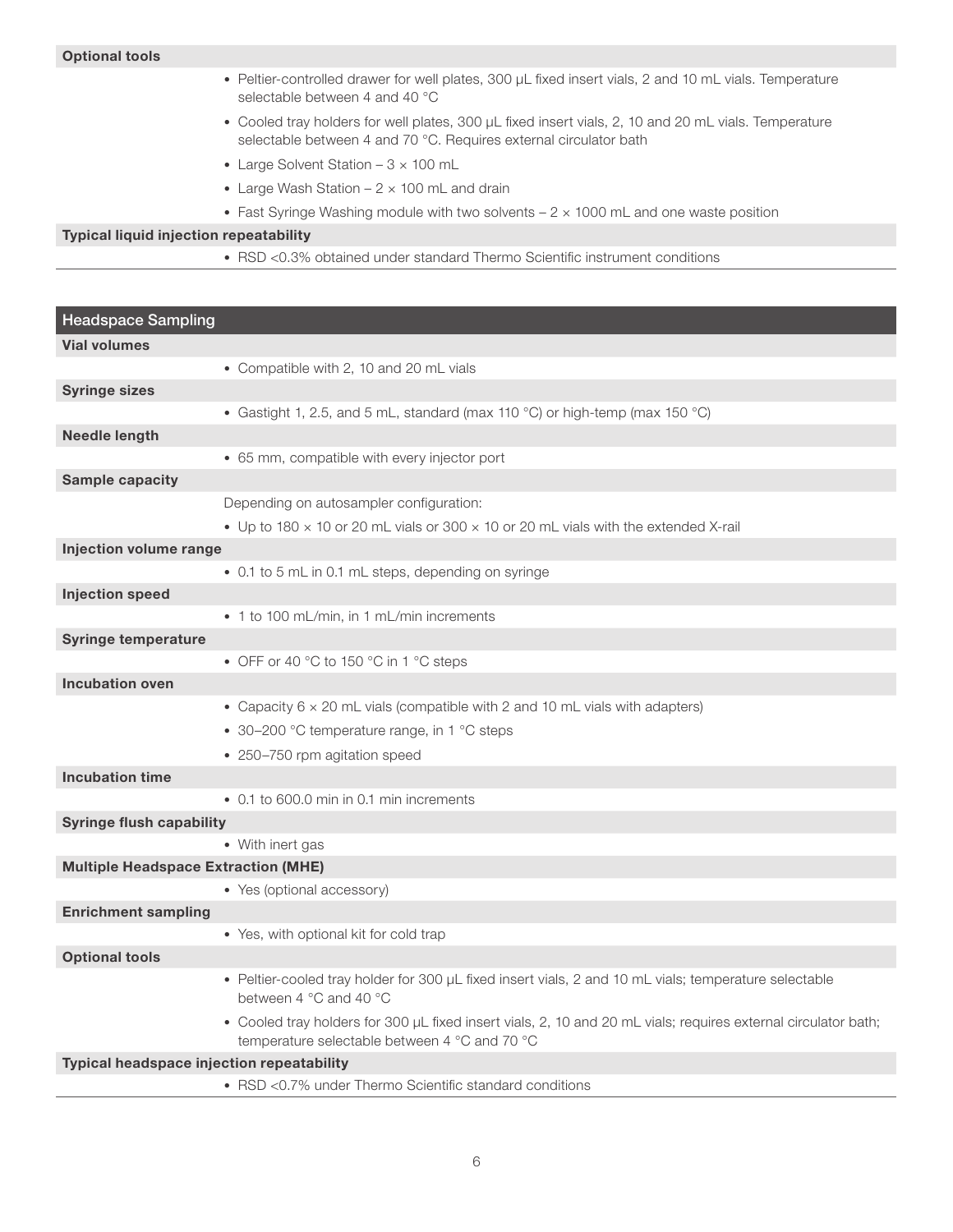| Solid-phase microextraction (SPME) |                                                                                                                           |
|------------------------------------|---------------------------------------------------------------------------------------------------------------------------|
| <b>Tool</b>                        |                                                                                                                           |
|                                    | • Fitting SMART SPME fibers with no need of fiber holder                                                                  |
|                                    | • Compatible with SSL and PTV injectors                                                                                   |
| <b>Vial volumes</b>                |                                                                                                                           |
|                                    | • Compatible with 2, 10 and 20 mL vials                                                                                   |
| <b>Sample capacity</b>             |                                                                                                                           |
|                                    | • Depending on autosampler configuration:                                                                                 |
|                                    | • Up to 648 $\times$ 2 mL sample vials or 972 $\times$ 2 mL vials with the extended X-rail                                |
|                                    | • Up to 180 x 10 or 20 mL vials or 300 x 10 or 20 mL vials with the extended X-rail                                       |
| <b>Incubation oven</b>             |                                                                                                                           |
|                                    | • Capacity $6 \times 20$ mL vials (compatible with 2 and 10 mL vials with adapters)                                       |
|                                    | • 30-200 °C temperature range, in 1 °C increments                                                                         |
|                                    | • 250-750 rpm agitation speed                                                                                             |
| <b>Incubation time</b>             |                                                                                                                           |
|                                    | • 0.1 to 600.0 min in 0.1 min increments                                                                                  |
| <b>Vial penetration depth</b>      |                                                                                                                           |
|                                    | • Standard or custom between 20 mm and 70 mm, suitable for headspace or direct immersion (DI)<br>extraction               |
| <b>Fiber conditioning station</b>  |                                                                                                                           |
|                                    | • Optional, 2-ports, 40 – 350 °C, inert gas purged                                                                        |
|                                    | • Suitable for both SPME and SPME Arrow fibers                                                                            |
| <b>Fiber types</b>                 |                                                                                                                           |
|                                    | • 10 mm fiber length                                                                                                      |
|                                    | • PDMS (7, 30, 100 µm), Polyacrylate (85 µm), Carbon WR/PDMS (95 µm), DVB/PDMS (65 µm), DVB/<br>Carbon WR/PDMS (50-30 µm) |

| <b>SPME Arrow</b>             |                                                                                                             |
|-------------------------------|-------------------------------------------------------------------------------------------------------------|
| <b>Tool</b>                   |                                                                                                             |
|                               | • Fitting SMART SPME Arrow fibers with no need of a fiber holder                                            |
|                               | • Compatible with SSL injector with an adapter (one adapter included)                                       |
| <b>Vial volumes</b>           |                                                                                                             |
|                               | • Compatible with 10 and 20 mL vials                                                                        |
| <b>Sample capacity</b>        |                                                                                                             |
|                               | Depending on autosampler configuration:                                                                     |
|                               | • Up to 180 $\times$ 10 or 20 mL vials or 300 $\times$ 10 or 20 mL vials with the extended X-rail           |
| Incubation oven               |                                                                                                             |
|                               | • Capacity $6 \times 20$ mL vials (compatible with 2 and 10 mL vials with adapters)                         |
|                               | • 30 – 200 °C temperature range, in 1 °C steps                                                              |
|                               | • 250 – 750 rpm agitation speed                                                                             |
| <b>Incubation time</b>        |                                                                                                             |
|                               | $\bullet$ 0.1 to 600.0 min in 0.1 min increments                                                            |
| <b>Vial penetration depth</b> |                                                                                                             |
|                               | • Standard or custom between 20 mm and 70 mm, suitable for headspace or direct immersion (DI)<br>extraction |
| <b>Heatex-Stirrer</b>         |                                                                                                             |
|                               | • For intensive heating and stirring during the extraction step, $40 - 200$ °C, $0 - 1600$ rpm              |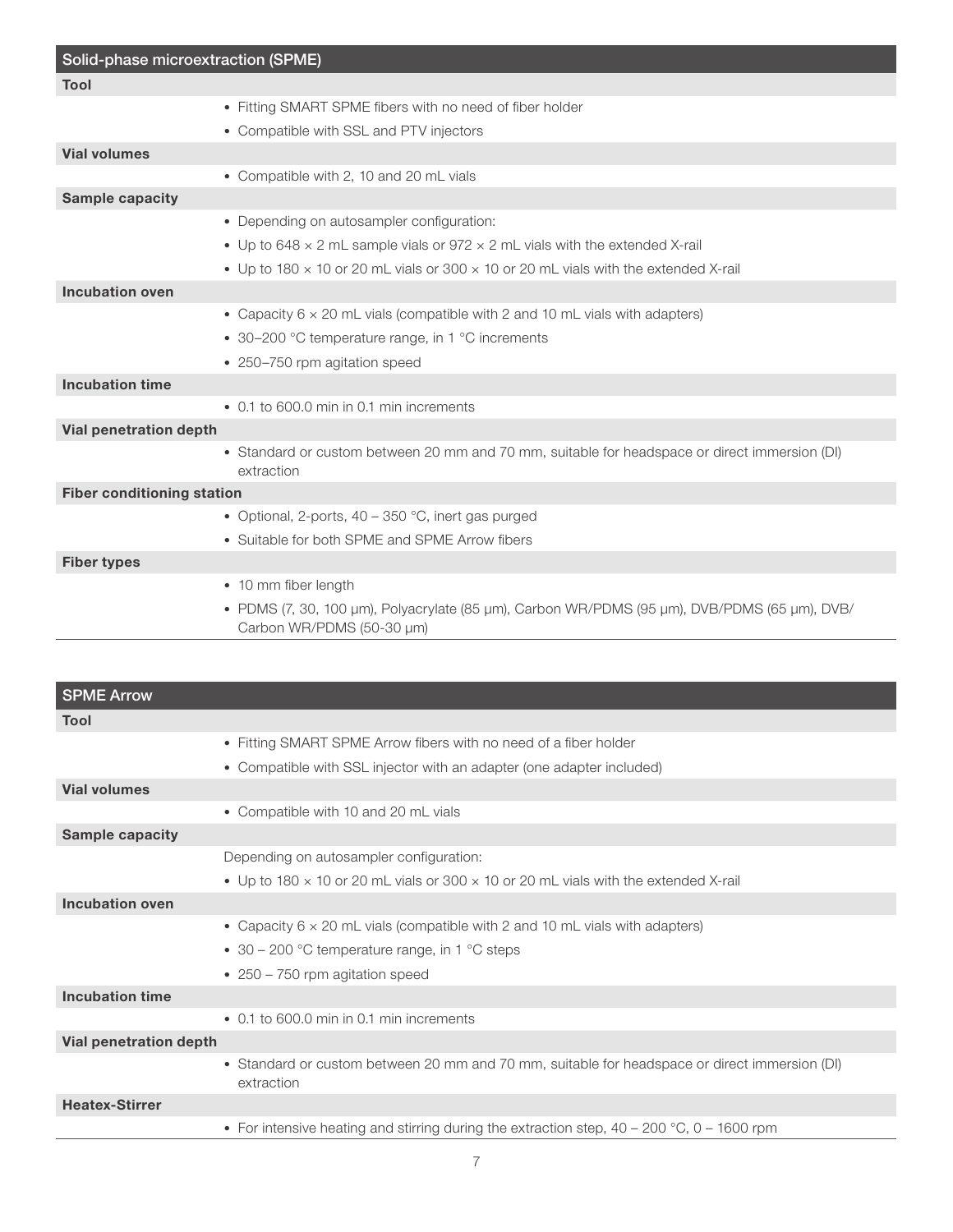- Optional, 2-ports, 40 350 °C, inert gas purged
- Suitable for both SPME and SPME Arrow fibers

#### Fiber types

- 20 mm fiber length
- PDMS (100 µm/1.1 mm o.d., 250 μm/1.5 mm o.d.), Polyacrylate (100 µm/1.1 mm o.d.), Carbon WR/PDMS (120 µm/1.1 mm o.d.), DVB/PDMS (120 µm/1.1 mm o.d.), DVB/Carbon WR/PDMS (120 µm/1.1 mm o.d.)

|                               | In-Tube Extraction Dynamic Headspace (ITEX-DHS)                                                                                             |
|-------------------------------|---------------------------------------------------------------------------------------------------------------------------------------------|
| <b>Tool</b>                   |                                                                                                                                             |
|                               | • Includes sampling gas-tight ITEX-DHS SMART syringe, focusing trap, built-in trap, heating and cooling<br>fan and trap cleaning capability |
| <b>Temperatures</b>           |                                                                                                                                             |
|                               | • Trap $30 - 350$ °C                                                                                                                        |
|                               | • Syringe $40 - 150$ °C                                                                                                                     |
| <b>Extraction parameters</b>  |                                                                                                                                             |
|                               | • Flow rate $10 - 1000 \mu L/s$ , stroke cycles $0 - 1000$ , volume $0 - 1300 \mu L$ , incubation time up to 600 min,<br>water removal step |
| <b>Vial volumes</b>           |                                                                                                                                             |
|                               | • Compatible with 20 mL vials                                                                                                               |
| <b>Vial penetration depth</b> |                                                                                                                                             |
|                               | • Standard or custom between 10 and 35 mm                                                                                                   |
| <b>Sample capacity</b>        |                                                                                                                                             |
|                               | Depending on autosampler configuration:                                                                                                     |
|                               | • Up to 180 x 10 or 20 mL vials or 300 x 10 or 20 mL vials with the extended X-rail                                                         |
| <b>Incubation oven</b>        |                                                                                                                                             |
|                               | • Capacity $6 \times 20$ mL vials (compatible with 2 and 10 mL vials with adapters)                                                         |
|                               | • 30 – 200 °C temperature range, in 1 °C steps                                                                                              |
|                               | • 250 - 750 rpm agitation speed                                                                                                             |
| <b>Incubation time</b>        |                                                                                                                                             |
|                               | • 0.1 to 600.0 min in 0.1 min increments                                                                                                    |
| <b>Traps</b>                  |                                                                                                                                             |
|                               | • Tenax TA 80/100 mesh as standard, other single- or multi-layer microtraps available for volatile and<br>semi-volatile compound enrichment |

| Micro Solid-Phase Extraction (µSPE) |                                                                                                          |
|-------------------------------------|----------------------------------------------------------------------------------------------------------|
| uSPE tool kit                       |                                                                                                          |
|                                     | • Includes hardware for µSPE handling, script, standard operation procedure and quick installation guide |
|                                     | • Requires TriPlus RSH SMART Advanced with ATC tool                                                      |
| <b>Sample capacity</b>              |                                                                                                          |
|                                     | • 54 (standard) – 108 (optional) $\times$ 2-mL sample vials, elution vials and $\mu$ SPE cartridges      |
| µSPE syringe volume                 |                                                                                                          |
|                                     | • 1000 µL for conditioning/elution solvent and raw sample                                                |
| Liquid syringe volume               |                                                                                                          |
|                                     | • 10 and 25 µL for ISTD/protectant addition and clean sample injection                                   |